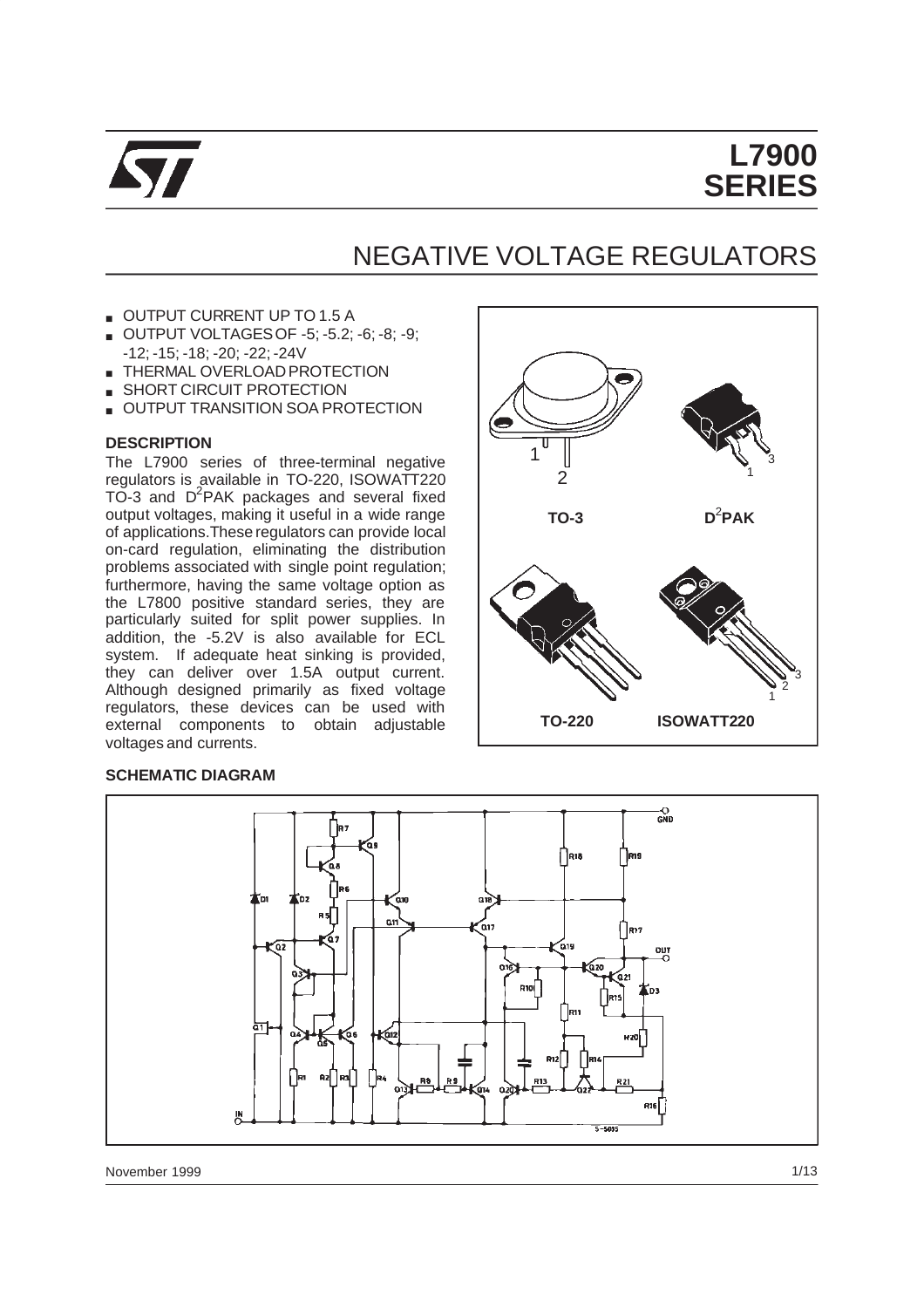### **ABSOLUTE MAXIMUM RATINGS**

| Symbol           | <b>Parameter</b>                            | Value              | Unit         |
|------------------|---------------------------------------------|--------------------|--------------|
| $V_i$            | $DC$ Input Voltage (for $VO = 5$ to 18V)    | $-35$              |              |
|                  | (for $V_0 = 20, 24V$ )                      | $-40$              |              |
| $I_{\Omega}$     | <b>Output Current</b>                       | Internally limited |              |
| $P_{\text{tot}}$ | Power Dissipation                           | Internally limited |              |
| $T_{op}$         | <b>Operating Junction Temperature Range</b> | 0 to 150           | °C           |
| $T_{\text{stg}}$ | Storage Temperature Range                   | $-65$ to 150       | $^{\circ}$ C |

#### **THERMAL DATA**

| Symbol                | <b>Parameter</b>                    |     | $D^2$ PAK | TO-220 | <b>IISOWATT220</b> | $TO-3$ | Unit          |
|-----------------------|-------------------------------------|-----|-----------|--------|--------------------|--------|---------------|
| $R_{\text{thi-case}}$ | Thermal Resistance Junction-case    | Max |           |        |                    |        | $\rm ^{o}C/W$ |
| $R_{\text{thi-amb}}$  | Thermal Resistance Junction-ambient | Max | 62.5      | 50     | 60                 | 35     | $\rm ^{o}C/W$ |

### **CONNECTION DIAGRAM AND ORDERING NUMBERS** (top view)



| <b>Type</b> | TO-220                                                                                                                                                                                                                                                                                                                                                         | $D^2$ PAK (*) | <b>ISOWATT220</b> | $TO-3$  | <b>Output Voltage</b> |
|-------------|----------------------------------------------------------------------------------------------------------------------------------------------------------------------------------------------------------------------------------------------------------------------------------------------------------------------------------------------------------------|---------------|-------------------|---------|-----------------------|
| L7905C      | L7905CV                                                                                                                                                                                                                                                                                                                                                        | L7905CD2T     | L7905CP           | L7905CT | $-5V$                 |
| L7952C      | L7952CV                                                                                                                                                                                                                                                                                                                                                        | L7952CD2T     |                   | L7952CT | $-5.2V$               |
| L7906C      | L7906CV                                                                                                                                                                                                                                                                                                                                                        | L7906CD2T     | L7906CP           | L7906CT | $-6V$                 |
| L7908C      | L7908CV                                                                                                                                                                                                                                                                                                                                                        | L7908CD2T     | L7908CP           | L7908CT | $-8V$                 |
| L7912C      | L7912CV                                                                                                                                                                                                                                                                                                                                                        | L7912CD2T     | L7912CP           | L7912CT | $-12V$                |
| L7915C      | L7915CV                                                                                                                                                                                                                                                                                                                                                        | L7915CD2T     | L7915CP           | L7915CT | $-15V$                |
| L7918C      | L7918CV                                                                                                                                                                                                                                                                                                                                                        | L7918CD2T     | L7918CP           | L7918CT | $-18V$                |
| L7920C      | L7920CV                                                                                                                                                                                                                                                                                                                                                        | L7920CD2T     | L7920CP           | L7920CT | $-20V$                |
| L7922C      | L7922CV                                                                                                                                                                                                                                                                                                                                                        | L7922CD2T     |                   | L7922CT | $-22V$                |
| L7924C      | L7924CV<br>$\overline{a}$ , $\overline{a}$ , $\overline{a}$ , $\overline{b}$ , $\overline{c}$ , $\overline{c}$ , $\overline{c}$ , $\overline{c}$ , $\overline{c}$ , $\overline{c}$ , $\overline{c}$ , $\overline{c}$ , $\overline{c}$ , $\overline{c}$ , $\overline{c}$ , $\overline{c}$ , $\overline{c}$ , $\overline{c}$ , $\overline{c}$ , $\overline{c}$ , | L7924CD2T     | L7924CP           | L7924CT | $-24V$                |

(\*) AVAILABLE IN TAPE AND REEL WITH "-TR" SUFFIX

## **APPLICATION CIRCUIT**



 $\sqrt{2}$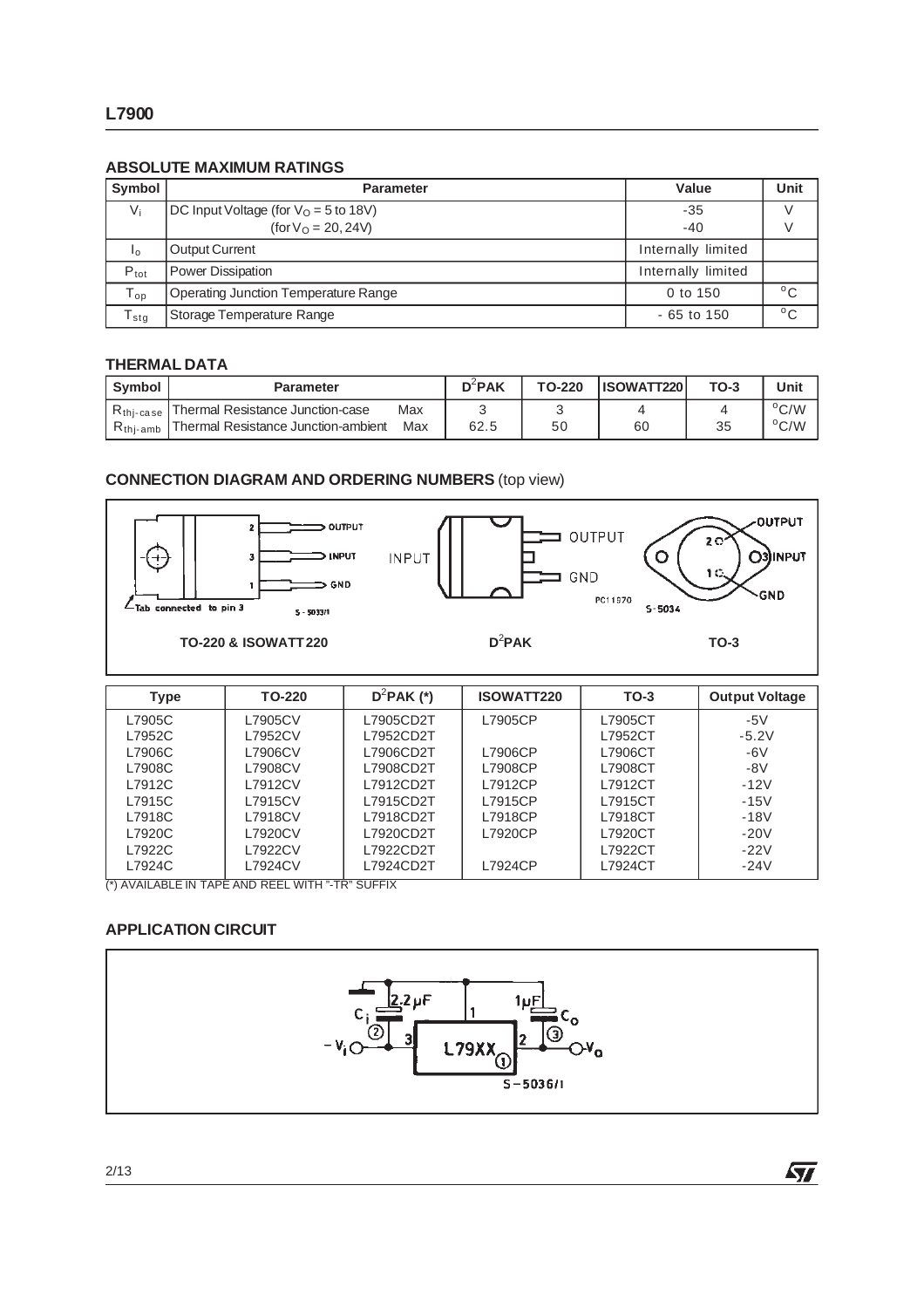| Symbol                                  | <b>Parameter</b>                  | <b>Test Conditions</b>                                                                   | Min.    | Typ.   | Max.      | <b>Unit</b>         |
|-----------------------------------------|-----------------------------------|------------------------------------------------------------------------------------------|---------|--------|-----------|---------------------|
| $V_{o}$                                 | Output Voltage                    | $T_i = 25^{\circ}C$                                                                      | $-4.8$  | $-5$   | $-5.2$    | V                   |
| $V_{o}$                                 | Output Voltage                    | $I_0 = -5$ mA to -1 A $P_0 \le 15$ W<br>$V_i = 8$ to 20 V                                | $-4.75$ | $-5$   | $-5.25$   | $\vee$              |
| $\Delta V_0^*$                          | Line Regulation                   | $V_i = -7$ to -25 V T <sub>j</sub> = 25 °C<br>$V_i = -8$ to -12 V T <sub>i</sub> = 25 °C |         |        | 100<br>50 | mV<br>mV            |
| $\Delta V_0^*$                          | <b>Load Regulation</b>            | $I_0 = 5$ to 1500 mA $T_i = 25$ °C<br>$I_0 = 250$ to 750 mA $T_i = 25$ °C                |         |        | 100<br>50 | mV<br>mV            |
| $\mathsf{I}_{\mathsf{d}}$               | Quiescent Current                 | $T_i = 25^{\circ}C$                                                                      |         |        | 3         | mA                  |
| $\Delta I_d$                            | Quiescent Current Change          | $I_0 = 5$ to 1000 mA                                                                     |         |        | 0.5       | mA                  |
| $\Delta I_d$                            | Quiescent Current Change          | $V_i = -8$ to $-25$ V                                                                    |         |        | 1.3       | mA                  |
| $\Delta V_{o}$<br>$\overline{\Delta T}$ | Output Voltage Drift              | $I_0 = 5$ mA                                                                             |         | $-0.4$ |           | $mV$ <sup>o</sup> C |
| e <sub>N</sub>                          | Output Noise Voltage              | B = 10Hz to 100KHz $T_i = 25 °C$                                                         |         | 100    |           | μV                  |
| <b>SVR</b>                              | Supply Voltage Rejection          | $\Delta V_i = 10 \text{ V}$ f = 120 Hz                                                   | 54      | 60     |           | dB                  |
| $V_d$                                   | Dropout Voltage                   | $I_0 = 1 \text{ A}$ $T_i = 25 \text{ }^{\circ}\text{C}$<br>$\Delta V_O = 100$ mV         |         | 1.4    |           | $\vee$              |
| $I_{SC}$                                | <b>Short Circuit Current</b>      |                                                                                          |         | 2.1    |           | A                   |
| $I_{\texttt{SCP}}$                      | <b>Short Circuit Peak Current</b> | $T_i = 25^{\circ}C$                                                                      |         | 2.5    |           | A                   |

**ELECTRICAL CHARACTERISTICS FOR L7905C** (refer to the test circuits,  $T_j = 0$  to 150 °C,  $V_i = -10V$ ,  $I_0 = 500$  mA,  $C_i = 2.2 \mu F$ ,  $C_0 = 1 \mu F$  unless otherwise specified)

# **ELECTRICAL CHARACTERISTICS FOR L7952C** (refer to the test circuits,  $T_j = 0$  to 150 °C,

| Symbol                                | <b>Parameter</b>                  | <b>Test Conditions</b>                                                                     | Min.    | Typ.   | Max.      | Unit                |
|---------------------------------------|-----------------------------------|--------------------------------------------------------------------------------------------|---------|--------|-----------|---------------------|
| $V_{o}$                               | Output Voltage                    | $T_i = 25^{\circ}C$                                                                        | $-5.0$  | $-5.2$ | $-5.4$    | $\vee$              |
| $V_{\rm o}$                           | Output Voltage                    | $I_0 = -5$ mA to -1 A $P_0 \le 15$ W<br>$V_i = -9$ to $-21$ V                              | $-4.95$ | $-5.2$ | $-5.45$   | $\vee$              |
| $\Delta V_0^*$                        | Line Regulation                   | $V_i = -8$ to -25 V T <sub>i</sub> = 25 °C<br>$V_i = -9$ to $-12$ V T <sub>i</sub> = 25 °C |         |        | 105<br>52 | mV<br>mV            |
| $\Delta V_0^*$                        | <b>Load Regulation</b>            | $I_0 = 5$ to 1500 mA $T_i = 25$ °C<br>$I_0 = 250$ to 750 mA $T_i = 25$ °C                  |         |        | 105<br>52 | mV<br>mV            |
| $\mathsf{I}_{\mathsf{d}}$             | Quiescent Current                 | $T_i = 25^{\circ}C$                                                                        |         |        | 3         | mA                  |
| $\Delta I_d$                          | Quiescent Current Change          | $I_0 = 5$ to 1000 mA                                                                       |         |        | 0.5       | mA                  |
| $\Delta I_{\rm d}$                    | Quiescent Current Change          | $V_i = -9$ to $-25$ V                                                                      |         |        | 1.3       | mA                  |
| $\Delta V_o$<br>$\overline{\Delta T}$ | Output Voltage Drift              | $I_0 = 5$ mA                                                                               |         | $-0.5$ |           | $mV$ <sup>o</sup> C |
| e <sub>N</sub>                        | Output Noise Voltage              | B = 10Hz to 100KHz $T_i = 25 °C$                                                           |         | 125    |           | $\mu V$             |
| <b>SVR</b>                            | Supply Voltage Rejection          | $\Delta V_i = 10 \text{ V}$ f = 120 Hz                                                     | 54      | 60     |           | dB                  |
| $V_{\rm d}$                           | Dropout Voltage                   | $I_0 = 1 \text{ A}$ $T_i = 25 \text{ }^{\circ}\text{C}$<br>$\Delta V_O = 100$ mV           |         | 1.4    |           | V                   |
| $I_{\tt sc}$                          | <b>Short Circuit Current</b>      |                                                                                            |         | 2      |           | A                   |
| $I_{\texttt{SCP}}$                    | <b>Short Circuit Peak Current</b> | $T_i = 25^{\circ}C$                                                                        |         | 2.5    |           | Α                   |

\* Load and line regulation are specified at constant junction temperature. Changes in V<sub>o</sub> due to heating effects must be taken into account separately. Pulce testing with low duty cycle is used.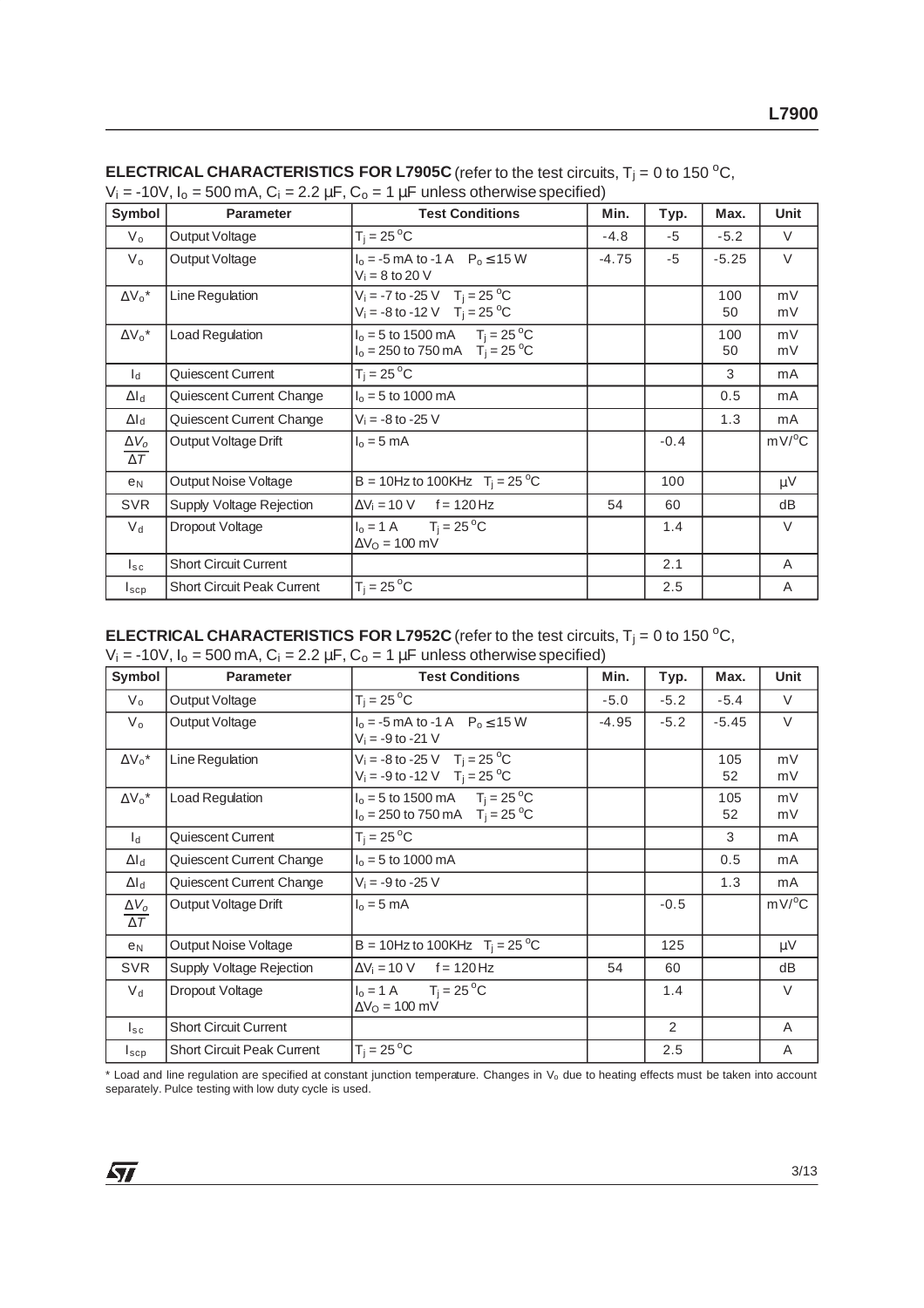| Symbol                     | <b>Parameter</b>                  | <b>Test Conditions</b>                                                                                   | Min.    | Typ.   | Max.      | Unit                |
|----------------------------|-----------------------------------|----------------------------------------------------------------------------------------------------------|---------|--------|-----------|---------------------|
| $V_{o}$                    | Output Voltage                    | $T_i = 25^{\circ}C$                                                                                      | $-5.75$ | -6     | $-6.25$   | $\vee$              |
| $V_{o}$                    | Output Voltage                    | $I_0 = -5$ mA to -1 A $P_0 \le 15$ W<br>$V_i = -9.5$ to $-21.5$ V                                        | $-5.7$  | -6     | $-6.3$    | $\vee$              |
| $\Delta V_0^*$             | Line Regulation                   | $V_i = -8.5$ to $-25$ V T <sub>i</sub> = 25 <sup>o</sup> C<br>$V_i = -9$ to -15 V T <sub>i</sub> = 25 °C |         |        | 120<br>60 | mV<br>mV            |
| $\Delta V_0^*$             | <b>Load Regulation</b>            | $I_0 = 5$ to 1500 mA $T_i = 25$ °C<br>$I_0 = 250$ to 750 mA $T_i = 25$ °C                                |         |        | 120<br>60 | mV<br>mV            |
| $\mathsf{I}_{\mathsf{d}}$  | Quiescent Current                 | $T_i = 25^{\circ}C$                                                                                      |         |        | 3         | mA                  |
| $\Delta I_d$               | Quiescent Current Change          | $I_0 = 5$ to 1000 mA                                                                                     |         |        | 0.5       | mA                  |
| $\Delta I_d$               | Quiescent Current Change          | $V_i = -9.5$ to $-25$ V                                                                                  |         |        | 1.3       | mA                  |
| $\Delta V_o$<br>$\Delta T$ | Output Voltage Drift              | $I_0 = 5$ mA                                                                                             |         | $-0.6$ |           | $mV$ <sup>o</sup> C |
| e <sub>N</sub>             | Output Noise Voltage              | B = 10Hz to 100KHz $T_i = 25 \,^{\circ}\text{C}$                                                         |         | 144    |           | μV                  |
| <b>SVR</b>                 | Supply Voltage Rejection          | $\Delta V_i = 10 \text{ V}$ f = 120 Hz                                                                   | 54      | 60     |           | dB                  |
| $V_{\rm d}$                | Dropout Voltage                   | $I_0 = 1 \text{ A}$ $T_i = 25 \text{ }^{\circ}\text{C}$<br>$\Delta V_O = 100$ mV                         |         | 1.4    |           | $\vee$              |
| $I_{SC}$                   | <b>Short Circuit Current</b>      |                                                                                                          |         | 2      |           | A                   |
| $I_{\texttt{SCP}}$         | <b>Short Circuit Peak Current</b> | $T_i = 25^{\circ}C$                                                                                      |         | 2.5    |           | A                   |

### **ELECTRICAL CHARACTERISTICS FOR L7906C** (refer to the test circuits,  $T_j = 0$  to 150 °C,  $V_i$  = -11V,  $I_o$  = 500 mA,  $C_i$  = 2.2  $\mu$ F,  $C_o$  = 1  $\mu$ F unless otherwise specified)

**ELECTRICAL CHARACTERISTICS FOR L7908C** (refer to the test circuits,  $T_j = 0$  to 150 °C,

| Symbol                                | <b>Parameter</b>                  | <b>Test Conditions</b>                                                                                                   | Min.   | Typ.   | Max.      | Unit     |
|---------------------------------------|-----------------------------------|--------------------------------------------------------------------------------------------------------------------------|--------|--------|-----------|----------|
| $V_{o}$                               | Output Voltage                    | $T_i = 25^{\circ}C$                                                                                                      | $-7.7$ | -8     | $-8.3$    | $\vee$   |
| $V_{\rm o}$                           | Output Voltage                    | $I_0 = -5$ mA to -1 A $P_0 \le 15$ W<br>$V_i = -11.5$ to $-23$ V                                                         | $-7.6$ | -8     | $-8.4$    | $\vee$   |
| $\Delta V_0^*$                        | Line Regulation                   | $V_i = -10.5$ to $-25$ V T <sub>i</sub> = 25 <sup>o</sup> C<br>$V_i = -11$ to $-17$ V T <sub>i</sub> = 25 <sup>o</sup> C |        |        | 160<br>80 | mV<br>mV |
| $\Delta V_0^*$                        | Load Regulation                   | $I_0 = 5$ to 1500 mA $T_i = 25$ °C<br>$I_0 = 250$ to 750 mA $T_i = 25$ °C                                                |        |        | 160<br>80 | mV<br>mV |
| $\mathsf{I}_{\mathsf{d}}$             | Quiescent Current                 | $T_i = 25^{\circ}C$                                                                                                      |        |        | 3         | mA       |
| $\Delta I_d$                          | Quiescent Current Change          | $I_0 = 5$ to 1000 mA                                                                                                     |        |        | 0.5       | mA       |
| $\Delta I_d$                          | Quiescent Current Change          | $V_i = -11.5$ to $-25$ V                                                                                                 |        |        | 1.3       | mA       |
| $\Delta V_o$<br>$\overline{\Delta T}$ | Output Voltage Drift              | $I_0 = 5$ mA                                                                                                             |        | $-0.6$ |           | mV/°C    |
| e <sub>N</sub>                        | Output Noise Voltage              | B = 10Hz to 100KHz $T_i = 25 °C$                                                                                         |        | 175    |           | μV       |
| <b>SVR</b>                            | Supply Voltage Rejection          | $\Delta V_i = 10 \text{ V}$ f = 120 Hz                                                                                   | 54     | 60     |           | dB       |
| $V_{\rm d}$                           | Dropout Voltage                   | $I_0 = 1 \text{ A}$ $T_i = 25 \text{ }^{\circ}\text{C}$<br>$\Delta V_O = 100$ mV                                         |        | 1.1    |           | $\vee$   |
| $I_{\tt sc}$                          | <b>Short Circuit Current</b>      |                                                                                                                          |        | 1.5    |           | A        |
| $I_{\texttt{SCP}}$                    | <b>Short Circuit Peak Current</b> | $T_i = 25^{\circ}C$                                                                                                      |        | 2.5    |           | Α        |

\* Load and line regulation are specified at constant junction temperature. Changes in V<sub>o</sub> due to heating effects must be taken into account separately. Pulce testing with low duty cycle is used.

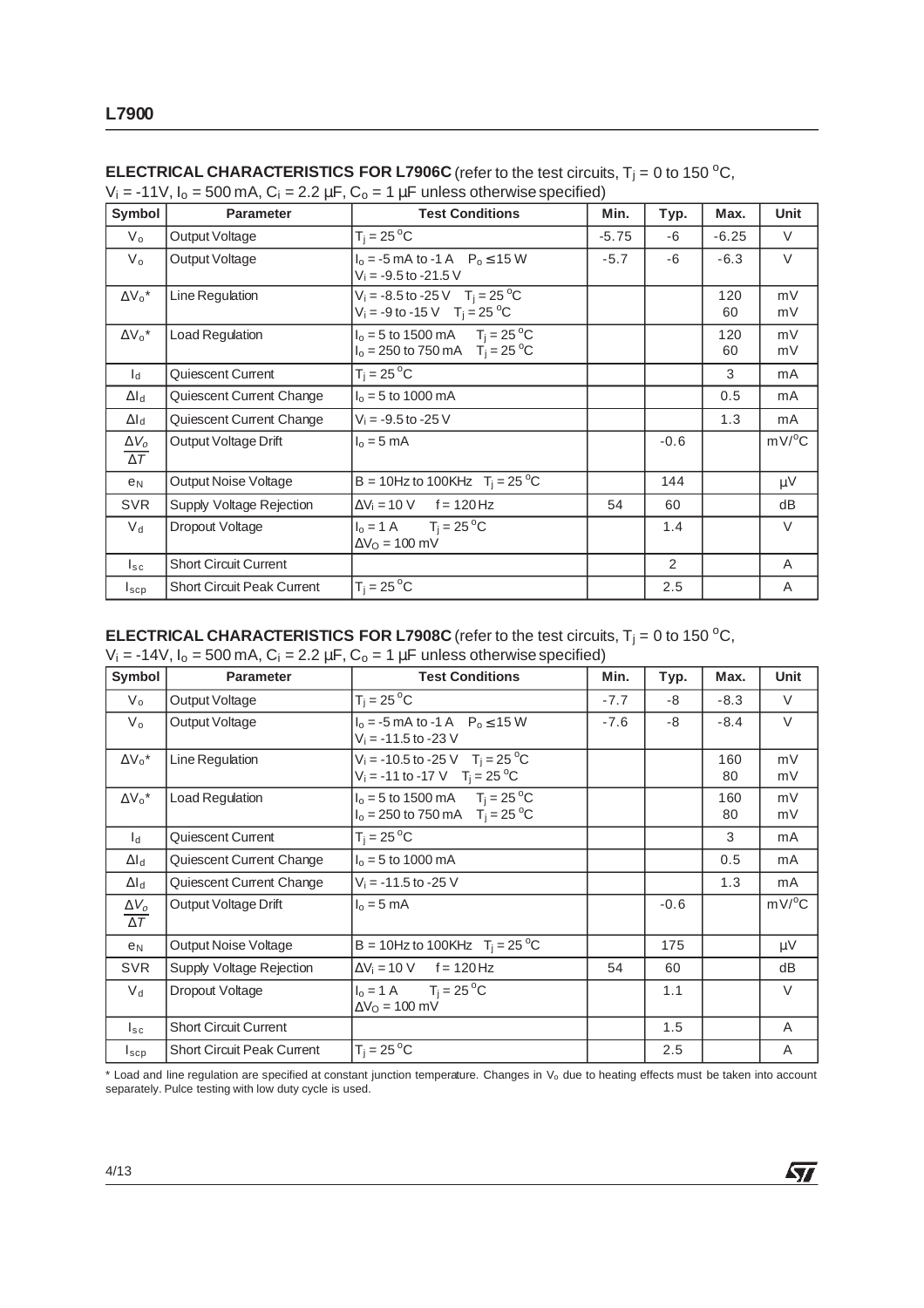| Symbol                                | <b>Parameter</b>                  | <b>Test Conditions</b>                                                                                                 | Min.    | Typ.   | Max.       | <b>Unit</b>         |
|---------------------------------------|-----------------------------------|------------------------------------------------------------------------------------------------------------------------|---------|--------|------------|---------------------|
| $V_{o}$                               | Output Voltage                    | $T_i = 25^{\circ}C$                                                                                                    | $-11.5$ | $-12$  | $-12.5$    | $\vee$              |
| $V_{o}$                               | Output Voltage                    | $I_0 = -5$ mA to -1 A $P_0 \le 15$ W<br>$V_i = -15.5$ to $-27$ V                                                       | $-11.4$ | $-12$  | $-12.6$    | $\vee$              |
| $\Delta V_0^*$                        | Line Regulation                   | $V_i = -14.5$ to $-30$ V T <sub>i</sub> = 25 <sup>o</sup> C<br>$V_i = -16$ to -22 V T <sub>i</sub> = 25 <sup>o</sup> C |         |        | 240<br>120 | mV<br>mV            |
| $\Delta V_0^*$                        | <b>Load Regulation</b>            | $I_0 = 5$ to 1500 mA $T_i = 25$ °C<br>$I_0 = 250$ to 750 mA $T_i = 25$ °C                                              |         |        | 240<br>120 | mV<br>mV            |
| $\mathsf{I}_{\mathsf{d}}$             | Quiescent Current                 | $T_i = 25^{\circ}C$                                                                                                    |         |        | 3          | mA                  |
| $\Delta I_d$                          | Quiescent Current Change          | $I_0 = 5$ to 1000 mA                                                                                                   |         |        | 0.5        | mA                  |
| $\Delta I_d$                          | Quiescent Current Change          | $V_i = -15$ to $-30$ V                                                                                                 |         |        | 1          | mA                  |
| $\Delta V_o$<br>$\overline{\Delta T}$ | Output Voltage Drift              | $I_0 = 5$ mA                                                                                                           |         | $-0.8$ |            | $mV$ <sup>o</sup> C |
| e <sub>N</sub>                        | Output Noise Voltage              | B = 10Hz to 100KHz $T_i = 25 °C$                                                                                       |         | 200    |            | μV                  |
| <b>SVR</b>                            | Supply Voltage Rejection          | $\Delta V_i = 10 \text{ V}$ f = 120 Hz                                                                                 | 54      | 60     |            | dB                  |
| $V_d$                                 | Dropout Voltage                   | $I_0 = 1 \text{ A}$ $T_i = 25 \text{ }^{\circ}\text{C}$<br>$\Delta V_O = 100$ mV                                       |         | 1.1    |            | $\vee$              |
| $I_{SC}$                              | <b>Short Circuit Current</b>      |                                                                                                                        |         | 1.5    |            | A                   |
| $I_{\texttt{SCP}}$                    | <b>Short Circuit Peak Current</b> | $T_i = 25^{\circ}C$                                                                                                    |         | 2.5    |            | A                   |

| <b>ELECTRICAL CHARACTERISTICS FOR L7912C</b> (refer to the test circuits, $T_i = 0$ to 150 °C, |  |
|------------------------------------------------------------------------------------------------|--|
| $V_i = -19V$ , $I_o = 500$ mA, $C_i = 2.2 \mu F$ , $C_o = 1 \mu F$ unless otherwise specified) |  |

## **ELECTRICAL CHARACTERISTICS FOR L7915C** (refer to the test circuits,  $T_j = 0$  to 150 °C,

| Symbol                                | <b>Parameter</b>                  | <b>Test Conditions</b>                                                                                   | Min.    | Typ.   | Max.       | Unit     |
|---------------------------------------|-----------------------------------|----------------------------------------------------------------------------------------------------------|---------|--------|------------|----------|
| $V_{o}$                               | Output Voltage                    | $T_i = 25^{\circ}C$                                                                                      | $-14.4$ | $-15$  | $-15.6$    | $\vee$   |
| $V_{\rm o}$                           | Output Voltage                    | $I_0 = -5$ mA to -1 A $P_0 \le 15$ W<br>$V_i = -18.5$ to $-30$ V                                         | $-14.3$ | $-15$  | $-15.7$    | $\vee$   |
| $\Delta V_0^*$                        | Line Regulation                   | $V_i = -17.5$ to -30 V T <sub>i</sub> = 25 <sup>o</sup> C<br>$V_i = -20$ to -26 V T <sub>i</sub> = 25 °C |         |        | 300<br>150 | mV<br>mV |
| $\Delta V_0^*$                        | <b>Load Regulation</b>            | $I_0 = 5$ to 1500 mA $T_i = 25$ °C<br>$I_0 = 250$ to 750 mA $T_i = 25$ °C                                |         |        | 300<br>150 | mV<br>mV |
| $\mathsf{I}_{\mathsf{d}}$             | Quiescent Current                 | $T_i = 25^{\circ}C$                                                                                      |         |        | 3          | mA       |
| $\Delta I_d$                          | Quiescent Current Change          | $I_0 = 5$ to 1000 mA                                                                                     |         |        | 0.5        | mA       |
| $\Delta I_d$                          | Quiescent Current Change          | $V_i = -18.5$ to -30 V                                                                                   |         |        | 1          | mA       |
| $\Delta V_o$<br>$\overline{\Delta T}$ | Output Voltage Drift              | $I_0 = 5$ mA                                                                                             |         | $-0.9$ |            | mV/°C    |
| e <sub>N</sub>                        | Output Noise Voltage              | B = 10Hz to 100KHz $T_i = 25 °C$                                                                         |         | 250    |            | $\mu V$  |
| <b>SVR</b>                            | Supply Voltage Rejection          | $\Delta V_i = 10 \text{ V}$ f = 120 Hz                                                                   | 54      | 60     |            | dB       |
| $V_{\rm d}$                           | Dropout Voltage                   | $I_0 = 1 \text{ A}$ $T_i = 25 \text{ }^{\circ}\text{C}$<br>$\Delta V_0 = 100$ mV                         |         | 1.1    |            | $\vee$   |
| $I_{\text{sc}}$                       | <b>Short Circuit Current</b>      |                                                                                                          |         | 1.3    |            | A        |
| $I_{\texttt{SCP}}$                    | <b>Short Circuit Peak Current</b> | $T_i = 25^{\circ}C$                                                                                      |         | 2.2    |            | Α        |

 $*$  Load and line regulation are specified at constant junction temperature. Changes in  $V_0$  due to heating effects must be taken into account separately. Pulce testing with low duty cycle is used.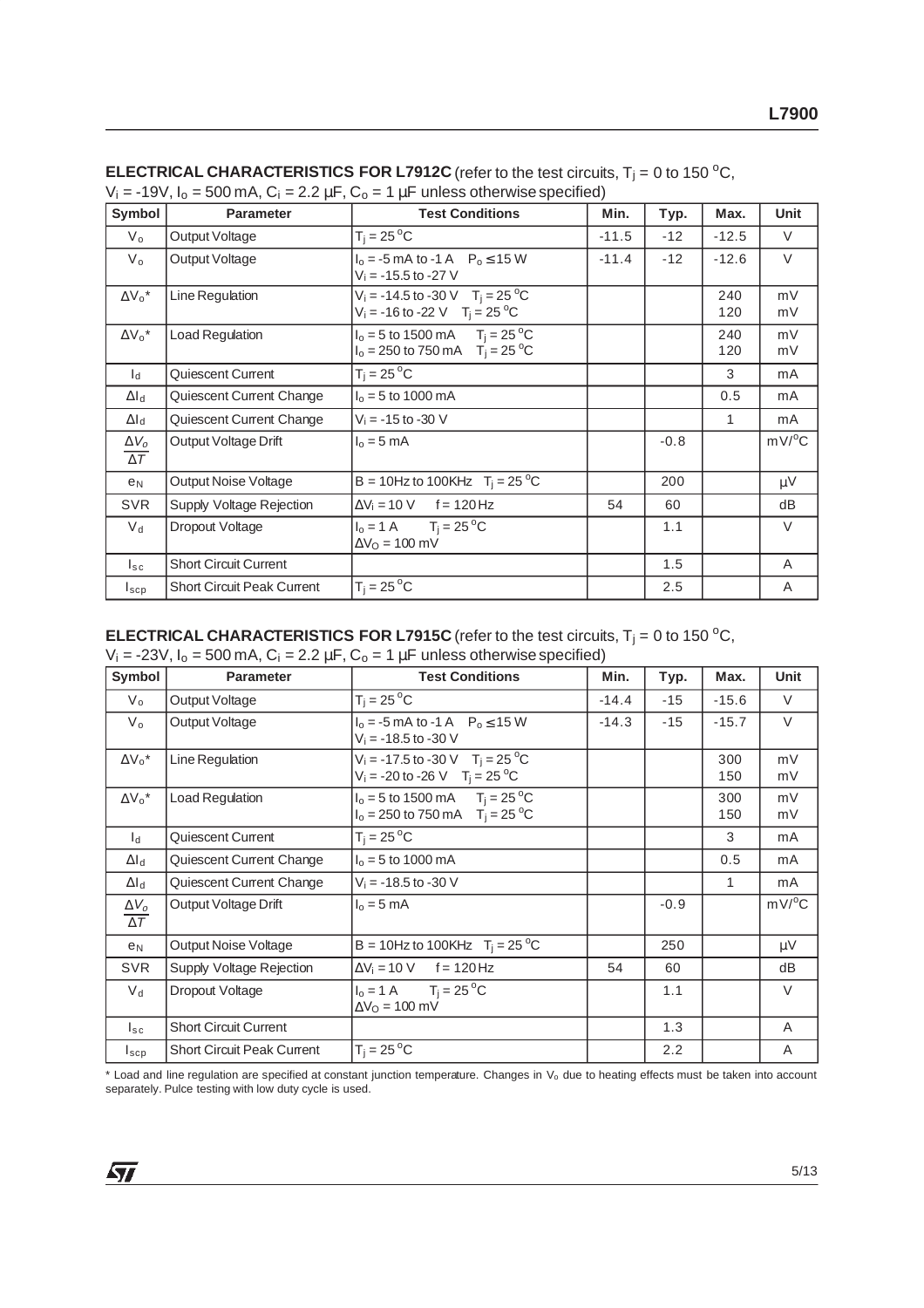| Symbol                     | <b>Parameter</b>                  | <b>Test Conditions</b>                                                                                   | Min.    | Typ.  | Max.       | Unit                |
|----------------------------|-----------------------------------|----------------------------------------------------------------------------------------------------------|---------|-------|------------|---------------------|
| $V_{o}$                    | Output Voltage                    | $T_i = 25^{\circ}C$                                                                                      | $-17.3$ | $-18$ | $-18.7$    | $\vee$              |
| $V_{o}$                    | Output Voltage                    | $I_0 = -5$ mA to -1 A $P_0 \le 15$ W<br>$V_i = -22$ to $-33$ V                                           | $-17.1$ | $-18$ | $-18.9$    | $\vee$              |
| $\Delta V_0^*$             | Line Regulation                   | $V_i = -21$ to -33 V T <sub>i</sub> = 25 <sup>o</sup> C<br>$V_i = -24$ to $-30$ V T <sub>i</sub> = 25 °C |         |       | 360<br>180 | mV<br>mV            |
| $\Delta V_0^*$             | <b>Load Regulation</b>            | $I_0 = 5$ to 1500 mA $T_j = 25$ °C<br>$I_0 = 250$ to 750 mA $T_i = 25$ °C                                |         |       | 360<br>180 | mV<br>mV            |
| $\mathsf{I}_{\mathsf{d}}$  | Quiescent Current                 | $T_i = 25^{\circ}C$                                                                                      |         |       | 3          | mA                  |
| $\Delta I_d$               | Quiescent Current Change          | $I_0 = 5$ to 1000 mA                                                                                     |         |       | 0.5        | mA                  |
| $\Delta I_d$               | Quiescent Current Change          | $V_i = -22$ to $-33$ V                                                                                   |         |       | 1          | mA                  |
| $\Delta V_o$<br>$\Delta T$ | Output Voltage Drift              | $I_0 = 5$ mA                                                                                             |         | $-1$  |            | $mV$ <sup>o</sup> C |
| e <sub>N</sub>             | Output Noise Voltage              | B = 10Hz to 100KHz $T_i = 25 \,^{\circ}\text{C}$                                                         |         | 300   |            | $\mu V$             |
| <b>SVR</b>                 | Supply Voltage Rejection          | $\Delta V_i = 10 V$<br>f = 120 Hz                                                                        | 54      | 60    |            | dB                  |
| $V_{\rm d}$                | Dropout Voltage                   | $I_0 = 1 \text{ A}$ $T_i = 25 \text{ }^{\circ}\text{C}$<br>$\Delta V_O = 100$ mV                         |         | 1.1   |            | $\vee$              |
| $I_{SC}$                   | <b>Short Circuit Current</b>      |                                                                                                          |         | 1.1   |            | A                   |
| $I_{\texttt{SCP}}$         | <b>Short Circuit Peak Current</b> | $T_i = 25^{\circ}C$                                                                                      |         | 2.2   |            | A                   |

### **ELECTRICAL CHARACTERISTICS FOR L7918C** (refer to the test circuits,  $T_j = 0$  to 150 °C,  $V_i = -27V$ ,  $I_o = 500$  mA,  $C_i = 2.2 \mu F$ ,  $C_o = 1 \mu F$  unless otherwise specified)

**ELECTRICAL CHARACTERISTICS FOR L7920C** (refer to the test circuits,  $T_j = 0$  to 150 °C,

| Symbol                                | <b>Parameter</b>                  | <b>Test Conditions</b>                                                                                   | Min.    | Typ.   | Max.       | Unit                |
|---------------------------------------|-----------------------------------|----------------------------------------------------------------------------------------------------------|---------|--------|------------|---------------------|
| $V_{o}$                               | Output Voltage                    | $T_i = 25^{\circ}C$                                                                                      | $-19.2$ | $-20$  | $-20.8$    | $\vee$              |
| $V_{\rm o}$                           | Output Voltage                    | $I_0 = -5$ mA to -1 A $P_0 \le 15$ W<br>$V_i = -24$ to $-35$ V                                           | $-19$   | $-20$  | $-21$      | $\vee$              |
| $\Delta V_0{}^\star$                  | Line Regulation                   | $V_i = -23$ to -35 V T <sub>i</sub> = 25 <sup>o</sup> C<br>$V_i = -26$ to $-32$ V T <sub>i</sub> = 25 °C |         |        | 400<br>200 | mV<br>mV            |
| $\Delta V_0^*$                        | <b>Load Regulation</b>            | $I_0 = 5$ to 1500 mA $T_i = 25$ °C<br>$I_0 = 250$ to 750 mA $T_i = 25$ °C                                |         |        | 400<br>200 | mV<br>mV            |
| $\mathsf{I}_{\mathsf{d}}$             | Quiescent Current                 | $T_i = 25^{\circ}C$                                                                                      |         |        | 3          | mA                  |
| $\Delta I_d$                          | Quiescent Current Change          | $I_0 = 5$ to 1000 mA                                                                                     |         |        | 0.5        | mA                  |
| $\Delta I_d$                          | Quiescent Current Change          | $V_i = -24$ to $-35$ V                                                                                   |         |        | 1          | mA                  |
| $\Delta V_o$<br>$\overline{\Delta T}$ | Output Voltage Drift              | $I_0 = 5$ mA                                                                                             |         | $-1.1$ |            | $mV$ <sup>o</sup> C |
| e <sub>N</sub>                        | Output Noise Voltage              | $B = 10$ Hz to 100KHz $T_i = 25$ °C                                                                      |         | 350    |            | μV                  |
| <b>SVR</b>                            | Supply Voltage Rejection          | $\Delta V_i = 10 \text{ V}$ f = 120 Hz                                                                   | 54      | 60     |            | dB                  |
| $V_{\rm d}$                           | Dropout Voltage                   | $I_0 = 1 \text{ A}$ $T_i = 25 \text{ }^{\circ}\text{C}$<br>$\Delta V_O = 100$ mV                         |         | 1.1    |            | $\vee$              |
| $I_{\tt sc}$                          | <b>Short Circuit Current</b>      |                                                                                                          |         | 0.9    |            | A                   |
| $I_{\texttt{SCP}}$                    | <b>Short Circuit Peak Current</b> | $T_i = 25^{\circ}C$                                                                                      |         | 2.5    |            | Α                   |

\* Load and line regulation are specified at constant junction temperature. Changes in V<sub>o</sub> due to heating effects must be taken into account separately. Pulce testing with low duty cycle is used.

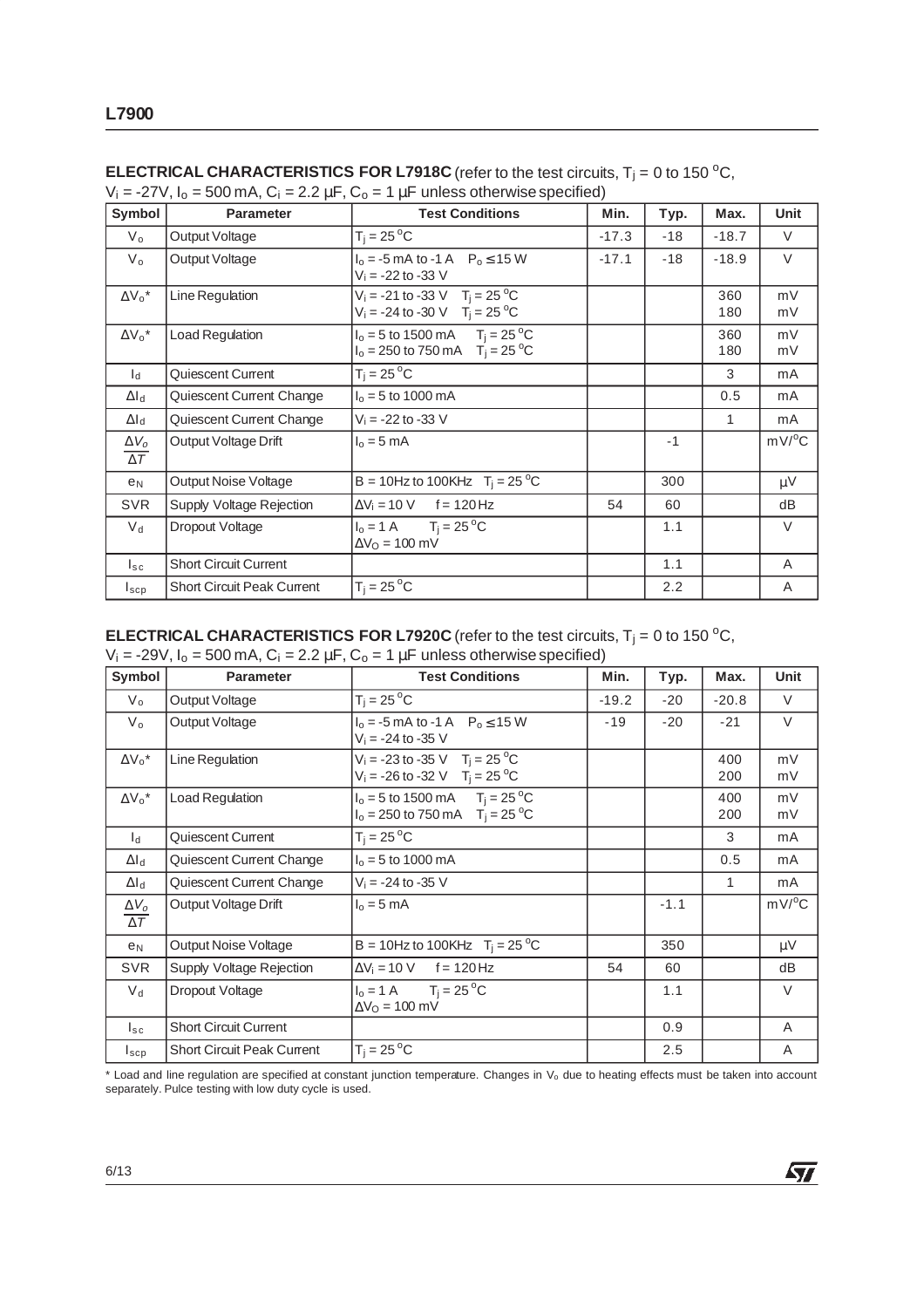| Symbol                                | <b>Parameter</b>                  | <b>Test Conditions</b>                                                                                 | Min.    | Typ.   | Max.       | <b>Unit</b>         |
|---------------------------------------|-----------------------------------|--------------------------------------------------------------------------------------------------------|---------|--------|------------|---------------------|
| $V_{o}$                               | Output Voltage                    | $T_i = 25^{\circ}C$                                                                                    | $-21.1$ | $-22$  | $-22.9$    | $\vee$              |
| $V_{o}$                               | Output Voltage                    | $I_0 = -5$ mA to -1 A $P_0 \le 15$ W<br>$V_i = -26$ to $-37$ V                                         | $-20.9$ | $-22$  | $-23.1$    | $\vee$              |
| $\Delta V_0^*$                        | Line Regulation                   | $V_i = -25$ to -37 V T <sub>i</sub> = 25 <sup>o</sup> C<br>$V_i = -28$ to -34 V T <sub>i</sub> = 25 °C |         |        | 440<br>220 | mV<br>mV            |
| $\Delta V_0^*$                        | <b>Load Regulation</b>            | $I_0 = 5$ to 1500 mA $T_i = 25$ °C<br>$I_0 = 250$ to 750 mA $T_i = 25$ °C                              |         |        | 440<br>220 | mV<br>mV            |
| $\mathsf{I}_{\mathsf{d}}$             | Quiescent Current                 | $T_i = 25^{\circ}C$                                                                                    |         |        | 3          | mA                  |
| $\Delta I_d$                          | Quiescent Current Change          | $I_0 = 5$ to 1000 mA                                                                                   |         |        | 0.5        | mA                  |
| $\Delta I_d$                          | Quiescent Current Change          | $V_i = -26$ to $-37$ V                                                                                 |         |        | 1          | mA                  |
| $\Delta V_o$<br>$\overline{\Delta T}$ | Output Voltage Drift              | $I_0 = 5$ mA                                                                                           |         | $-1.1$ |            | $mV$ <sup>o</sup> C |
| e <sub>N</sub>                        | Output Noise Voltage              | B = 10Hz to 100KHz $T_i = 25 °C$                                                                       |         | 375    |            | μV                  |
| <b>SVR</b>                            | Supply Voltage Rejection          | $\Delta V_i = 10 \text{ V}$ f = 120 Hz                                                                 | 54      | 60     |            | dB                  |
| $V_d$                                 | Dropout Voltage                   | $I_0 = 1 \text{ A}$ $T_i = 25 \text{ }^{\circ}\text{C}$<br>$\Delta V_O = 100$ mV                       |         | 1.1    |            | $\vee$              |
| $I_{SC}$                              | <b>Short Circuit Current</b>      |                                                                                                        |         | 1.1    |            | A                   |
| $I_{\texttt{SCP}}$                    | <b>Short Circuit Peak Current</b> | $T_i = 25^{\circ}C$                                                                                    |         | 2.2    |            | A                   |

| <b>ELECTRICAL CHARACTERISTICS FOR L7922C</b> (refer to the test circuits, $T_i = 0$ to 150 °C, |
|------------------------------------------------------------------------------------------------|
| $V_i = -31V$ , $I_o = 500$ mA, $C_i = 2.2 \mu F$ , $C_o = 1 \mu F$ unless otherwise specified) |

## **ELECTRICAL CHARACTERISTICS FOR L7924C** (refer to the test circuits,  $T_j = 0$  to 150 °C,

| Symbol                                | <b>Parameter</b>                  | <b>Test Conditions</b>                                                                                 | Min.<br>Typ. |       | Max.       | Unit                |
|---------------------------------------|-----------------------------------|--------------------------------------------------------------------------------------------------------|--------------|-------|------------|---------------------|
| $V_{o}$                               | Output Voltage                    | $T_i = 25^{\circ}C$                                                                                    | $-23$        | $-24$ | $-25$      | V                   |
| $V_{\rm o}$                           | Output Voltage                    | $I_0 = -5$ mA to -1 A $P_0 \le 15$ W<br>$V_i = -27$ to $-38$ V                                         | $-22.8$      | $-24$ | $-25.2$    | $\vee$              |
| $\Delta V_0^*$                        | Line Regulation                   | $V_i = -27$ to -38 V T <sub>i</sub> = 25 <sup>o</sup> C<br>$V_i = -30$ to -36 V T <sub>i</sub> = 25 °C |              |       | 480<br>240 | mV<br>mV            |
| $\Delta V_0^*$                        | <b>Load Regulation</b>            | $I_0 = 5$ to 1500 mA $T_i = 25$ °C<br>$I_0 = 250$ to 750 mA $T_i = 25$ °C                              |              |       | 480<br>240 | mV<br>mV            |
| $\mathsf{I}_{\mathsf{d}}$             | Quiescent Current                 | $T_i = 25^{\circ}C$                                                                                    |              |       | 3          | mA                  |
| $\Delta I_d$                          | Quiescent Current Change          | $I_0 = 5$ to 1000 mA                                                                                   |              |       | 0.5        | mA                  |
| $\Delta I_d$                          | Quiescent Current Change          | $V_i = -27$ to $-38$ V                                                                                 |              |       | 1          | mA                  |
| $\Delta V_o$<br>$\overline{\Delta T}$ | Output Voltage Drift              | $I_0 = 5$ mA                                                                                           |              | $-1$  |            | $mV$ <sup>o</sup> C |
| e <sub>N</sub>                        | Output Noise Voltage              | B = 10Hz to 100KHz $T_i = 25 °C$                                                                       |              | 400   |            | $\mu V$             |
| <b>SVR</b>                            | Supply Voltage Rejection          | $\Delta V_i = 10 \text{ V}$ f = 120 Hz                                                                 | 54           | 60    |            | dB                  |
| $V_{\rm d}$                           | Dropout Voltage                   | $I_0 = 1 \text{ A}$ $T_i = 25 \text{ }^{\circ}\text{C}$<br>$\Delta V_O = 100$ mV                       |              | 1.1   |            | V                   |
| $I_{\tt sc}$                          | <b>Short Circuit Current</b>      |                                                                                                        |              | 1.1   |            | A                   |
| $I_{\texttt{SCP}}$                    | <b>Short Circuit Peak Current</b> | $T_i = 25^{\circ}C$                                                                                    |              | 2.2   |            | Α                   |

 $*$  Load and line regulation are specified at constant junction temperature. Changes in  $V_0$  due to heating effects must be taken into account separately. Pulce testing with low duty cycle is used.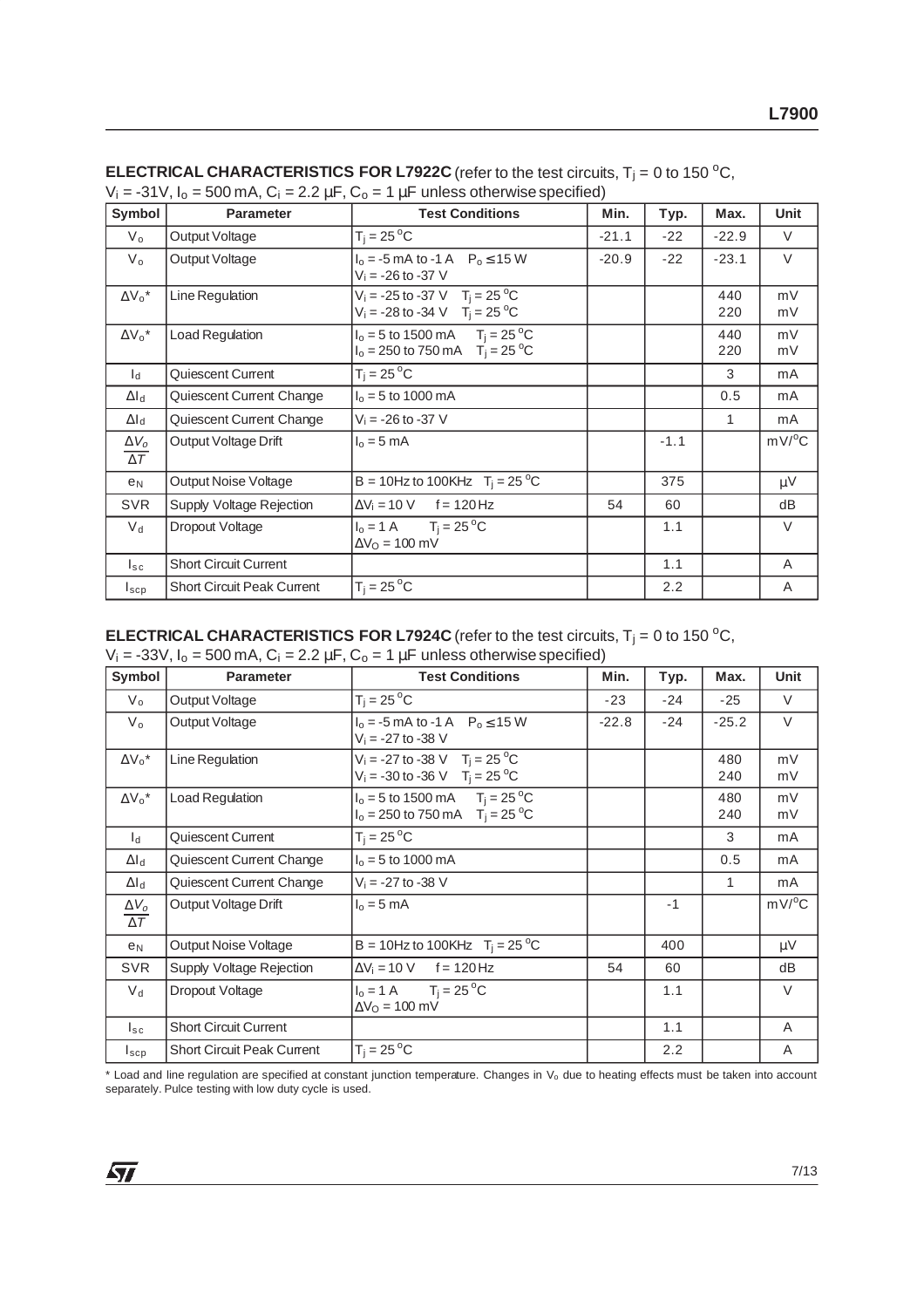### **APPLICATION INFORMATION**

**Figure 1 :** Fixed Output Regulator. **Figure 2 :** Split Power Supply ( $\pm$  15V/1A).



**Notes :**

1. To specify an output voltage, substitute voltage value for "XX". 2. Required for stability. For value given, capacitor must be solid tantalum. If aluminium electrolitics are used, at least ten times value should be selected.  $C_1$  is required if regulator is located an appreciable distance from power supply filter.

3. To improve transient response. If large capacitors are used, a high current diode from input to output (1N4001 or similar) should be introduced to protect the device from momentary input short circuit.

**Figure 3 :** Circuit for Increasing Output Voltage. **Figure 4 :** High Current Negative Regulator



C3 Optional for improved transient response and ripple rejection.

**Figure 5 :** Typical ECL System Power Supply  $(-5.2V/4A)$ .



Optional dropping resistor to reduce the power dissipated in the boost transistor.

Against potential latch-up problems.



 $0.33 \mu F$ 

 $2.2 \mu F$ 

 $+20V$ 

 $-20V$ 

L7815

Е

l۱

**L7915** 

 $0.1 \mu \overline{F}$ 

1uF

 $5 - 503711$ 

 $O + 15V$ 

1N4001

**IN4001** 

 $O-15V$ 

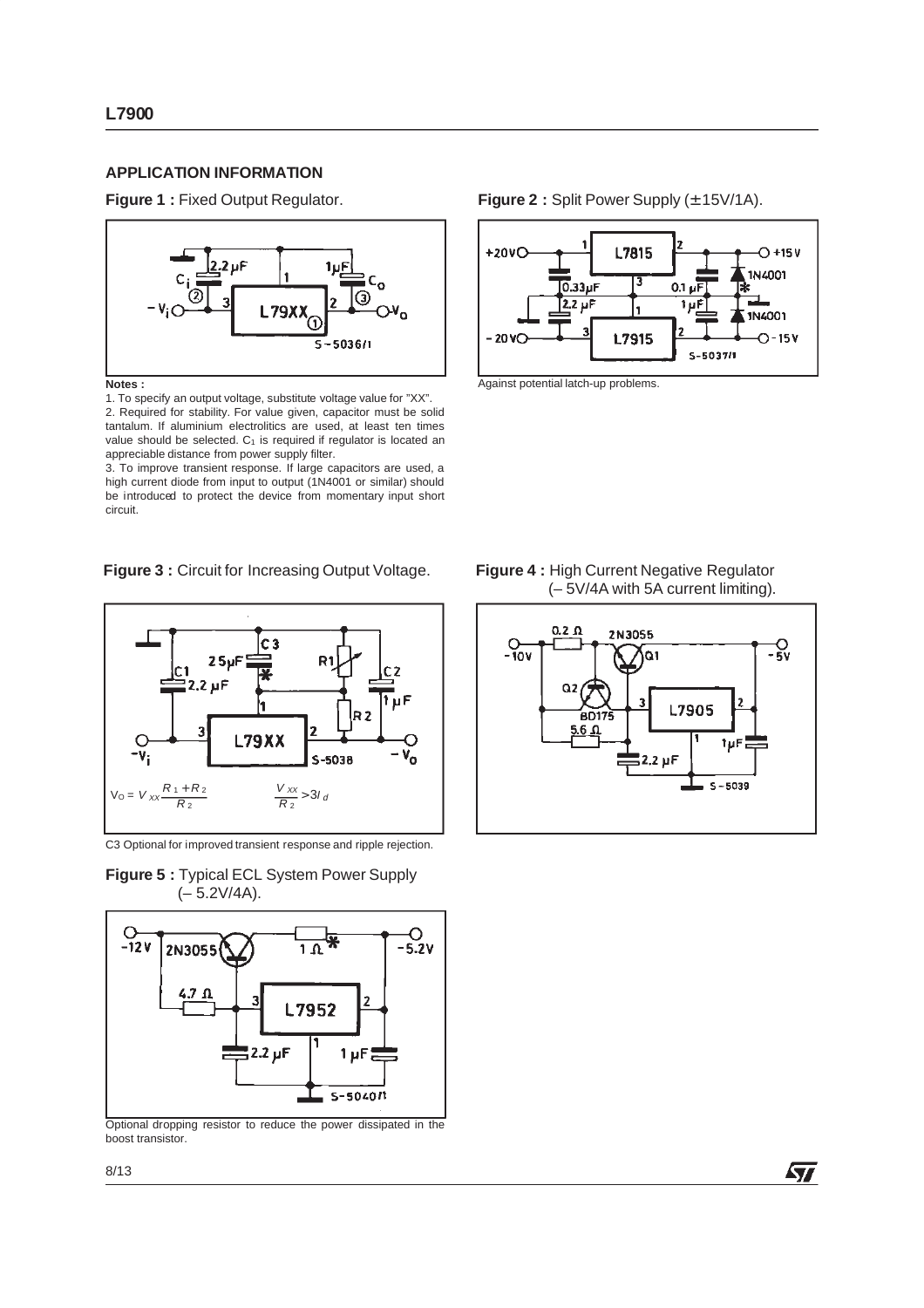| DIM.          | mm   |       |       | inch  |       |       |  |
|---------------|------|-------|-------|-------|-------|-------|--|
|               | MIN. | TYP.  | MAX.  | MIN.  | TYP.  | MAX.  |  |
| A             |      | 11.7  |       |       | 0.460 |       |  |
| $\sf B$       | 0.96 |       | 1.10  | 0.037 |       | 0.043 |  |
| $\mathsf C$   |      |       | 1.70  |       |       | 0.066 |  |
| $\mathsf D$   |      |       | 8.7   |       |       | 0.342 |  |
| $\mathsf E$   |      |       | 20.0  |       |       | 0.787 |  |
| ${\mathsf G}$ |      | 10.9  |       |       | 0.429 |       |  |
| ${\sf N}$     |      | 16.9  |       |       | 0.665 |       |  |
| $\sf P$       |      |       | 26.2  |       |       | 1.031 |  |
| ${\sf R}$     | 3.88 |       | 4.09  | 0.152 |       | 0.161 |  |
| $\cup$        |      |       | 39.50 |       |       | 1.555 |  |
| $\vee$        |      | 30.10 |       |       | 1.185 |       |  |



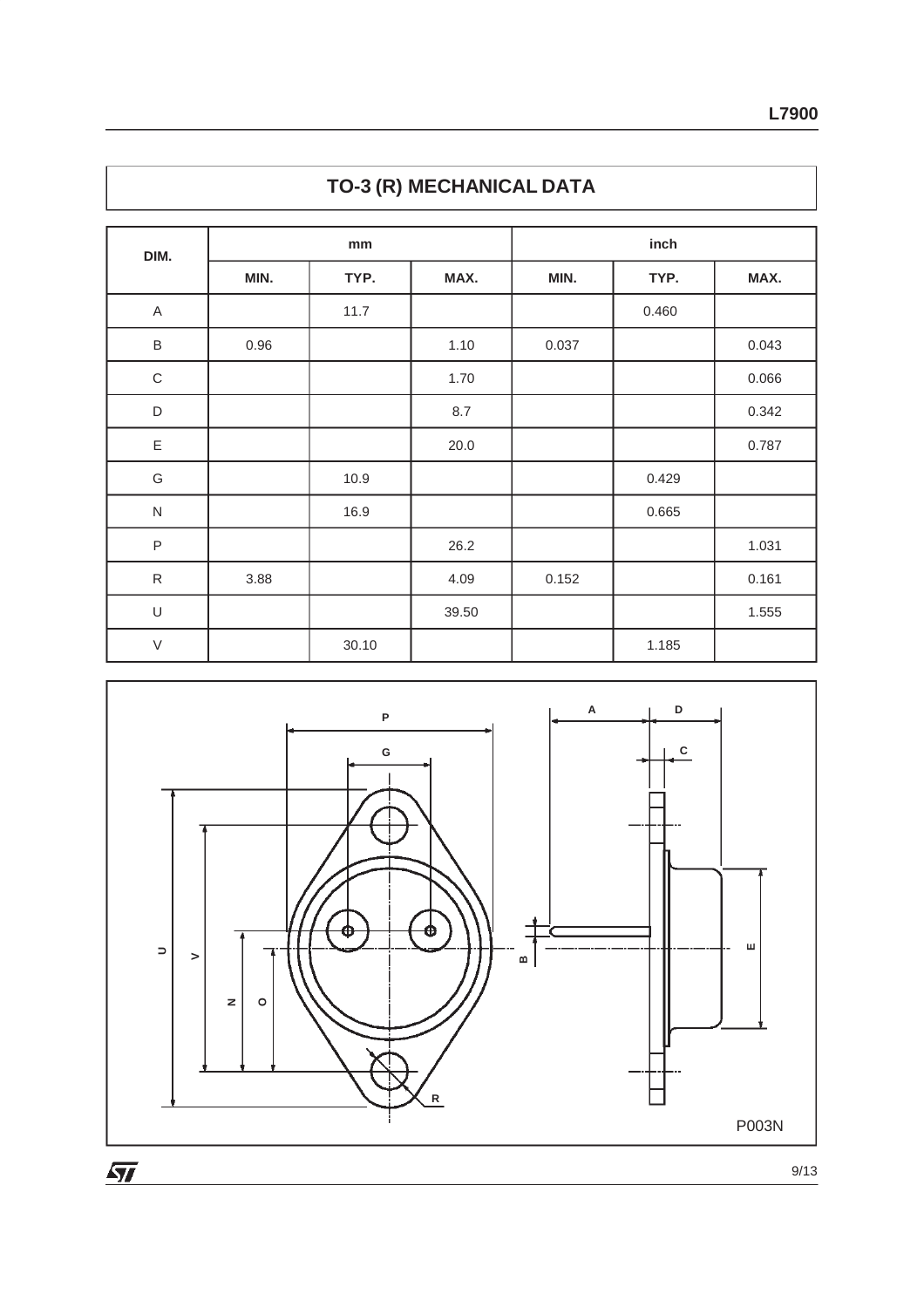| DIM.           | mm    |      |                | inch  |       |       |  |
|----------------|-------|------|----------------|-------|-------|-------|--|
|                | MIN.  | TYP. | MAX.           | MIN.  | TYP.  | MAX.  |  |
| $\mathsf A$    |       |      | 4.8            |       |       | 0.189 |  |
| $\mathbf C$    |       |      | 1.37           |       |       | 0.054 |  |
| $\mathsf D$    | 2.4   |      | 2.8            | 0.094 |       | 0.110 |  |
| D <sub>1</sub> | 1.2   |      | 1.35           | 0.047 |       | 0.053 |  |
| $\mathsf E$    | 0.35  |      | 0.55           | 0.014 |       | 0.022 |  |
| $\mathsf F$    | 0.61  |      | 0.94           | 0.024 |       | 0.037 |  |
| F <sub>2</sub> | 1.15  |      | 1.4            | 0.045 |       | 0.055 |  |
| G              | 4.95  | 5.08 | 5.21           | 0.195 | 0.200 | 0.205 |  |
| H2             |       |      | 10.4           |       |       | 0.409 |  |
| H <sub>3</sub> | 10.05 |      | 10.4           | 0.396 |       | 0.409 |  |
| L2             |       | 16.2 |                |       | 0.638 |       |  |
| L3             | 26.3  | 26.7 | 27.1           | 1.035 | 1.051 | 1.067 |  |
| L <sub>5</sub> | 2.6   |      | $\mathfrak{S}$ | 0.102 |       | 0.118 |  |
| L6             | 15.1  |      | 15.8           | 0.594 |       | 0.622 |  |
| L7             | 6     |      | 6.6            | 0.236 |       | 0.260 |  |
| Dia.           | 3.65  |      | 3.85           | 0.144 |       | 0.152 |  |





10/13

 $\sqrt{2}$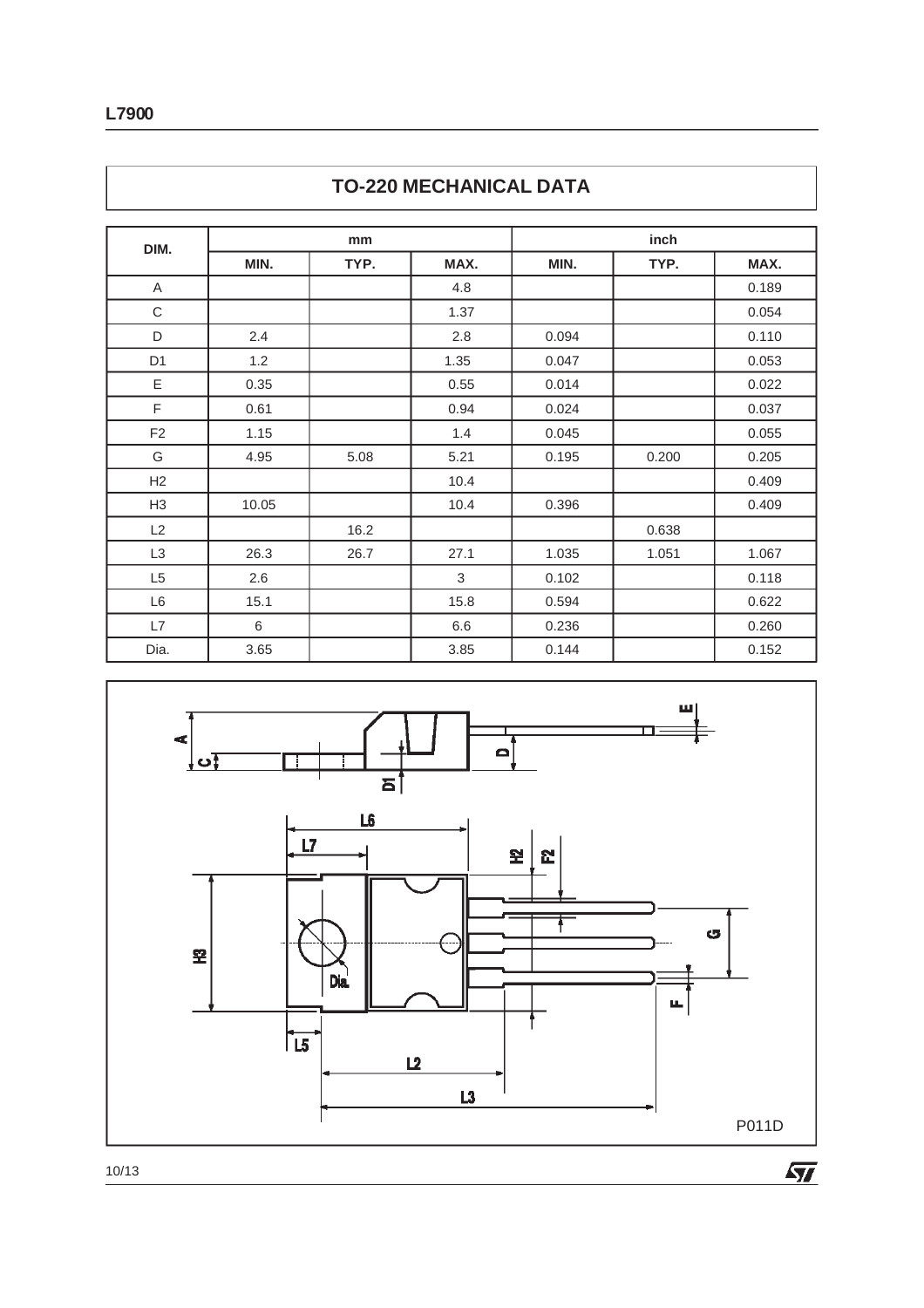| DIM.           | mm               |      |      | inch  |       |       |  |
|----------------|------------------|------|------|-------|-------|-------|--|
|                | MIN.             | TYP. | MAX. | MIN.  | TYP.  | MAX.  |  |
| A              | 4.4              |      | 4.6  | 0.173 |       | 0.181 |  |
| B              | 2.5              |      | 2.7  | 0.098 |       | 0.106 |  |
| D              | 2.5              |      | 2.75 | 0.098 |       | 0.108 |  |
| Ε              | 0.4              |      | 0.7  | 0.015 |       | 0.027 |  |
| F              | 0.75             |      | 1    | 0.030 |       | 0.039 |  |
| F <sub>1</sub> | 1.15             |      | 1.7  | 0.045 |       | 0.067 |  |
| F <sub>2</sub> | 1.15             |      | 1.7  | 0.045 |       | 0.067 |  |
| G              | 4.95             |      | 5.2  | 0.195 |       | 0.204 |  |
| G1             | 2.4              |      | 2.7  | 0.094 |       | 0.106 |  |
| Н              | $10$             |      | 10.4 | 0.393 |       | 0.409 |  |
| L2             |                  | 16   |      |       | 0.630 |       |  |
| L <sub>3</sub> | 28.6             |      | 30.6 | 1.126 |       | 1.204 |  |
| L4             | 9.8              |      | 10.6 | 0.385 |       | 0.417 |  |
| L6             | 15.9             |      | 16.4 | 0.626 |       | 0.645 |  |
| L7             | $\boldsymbol{9}$ |      | 9.3  | 0.354 |       | 0.366 |  |
| Ø              | 3                |      | 3.2  | 0.118 |       | 0.126 |  |





 $\sqrt{27}$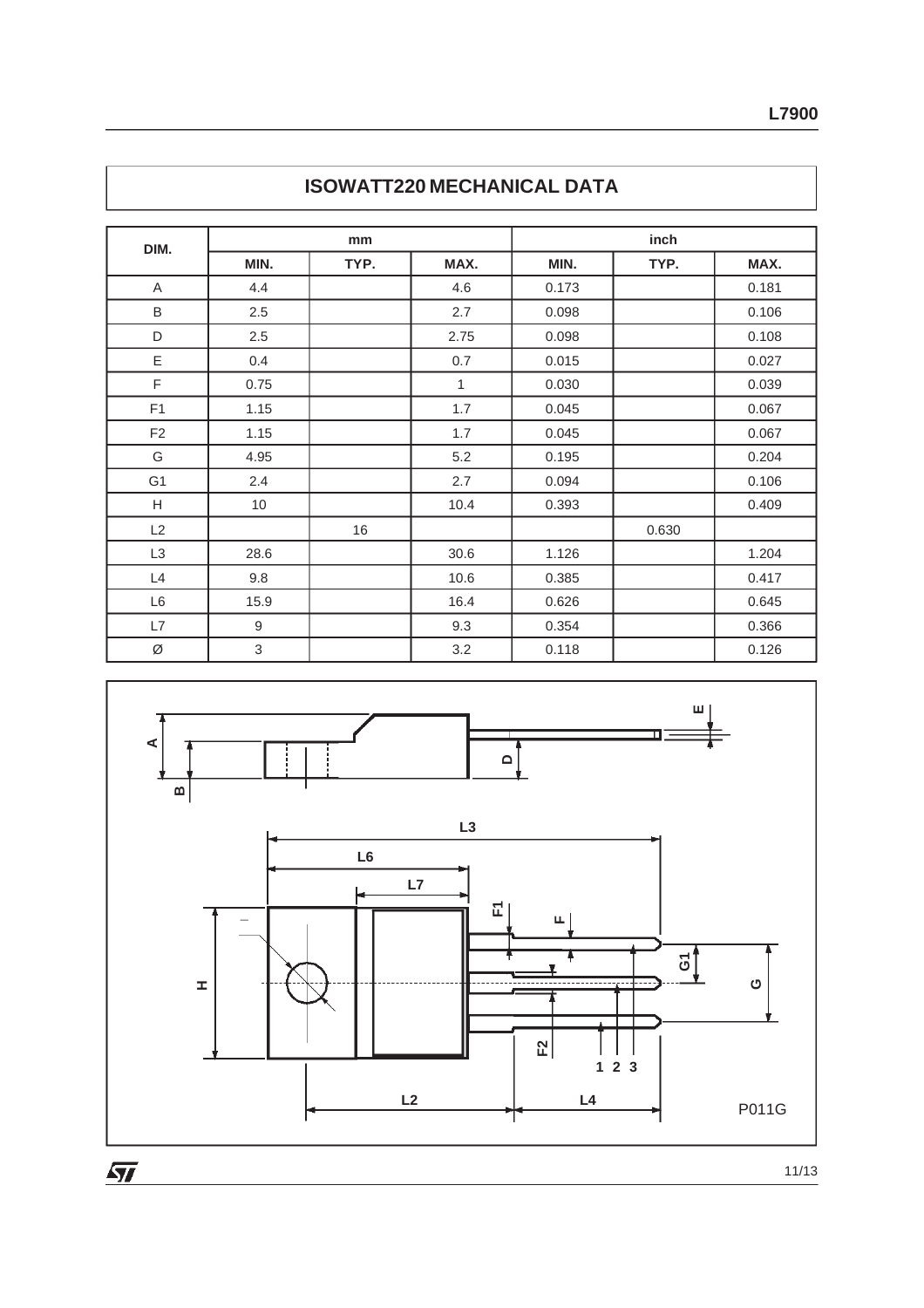| DIM.                      | mm   |      |       | inch  |      |       |  |
|---------------------------|------|------|-------|-------|------|-------|--|
|                           | MIN. | TYP. | MAX.  | MIN.  | TYP. | MAX.  |  |
| $\boldsymbol{\mathsf{A}}$ | 4.4  |      | 4.6   | 0.173 |      | 0.181 |  |
| A1                        | 2.49 |      | 2.69  | 0.098 |      | 0.106 |  |
| $\sf B$                   | 0.7  |      | 0.93  | 0.027 |      | 0.036 |  |
| <b>B2</b>                 | 1.14 |      | 1.7   | 0.044 |      | 0.067 |  |
| $\mathbf C$               | 0.45 |      | 0.6   | 0.017 |      | 0.023 |  |
| C <sub>2</sub>            | 1.23 |      | 1.36  | 0.048 |      | 0.053 |  |
| $\mathsf D$               | 8.95 |      | 9.35  | 0.352 |      | 0.368 |  |
| $\mathsf E$               | 10   |      | 10.4  | 0.393 |      | 0.409 |  |
| G                         | 4.88 |      | 5.28  | 0.192 |      | 0.208 |  |
| $\mathsf L$               | 15   |      | 15.85 | 0.590 |      | 0.624 |  |
| L2                        | 1.27 |      | 1.4   | 0.050 |      | 0.055 |  |
| L <sub>3</sub>            | 1.4  |      | 1.75  | 0.055 |      | 0.068 |  |





12/13

 $\sqrt{2}$